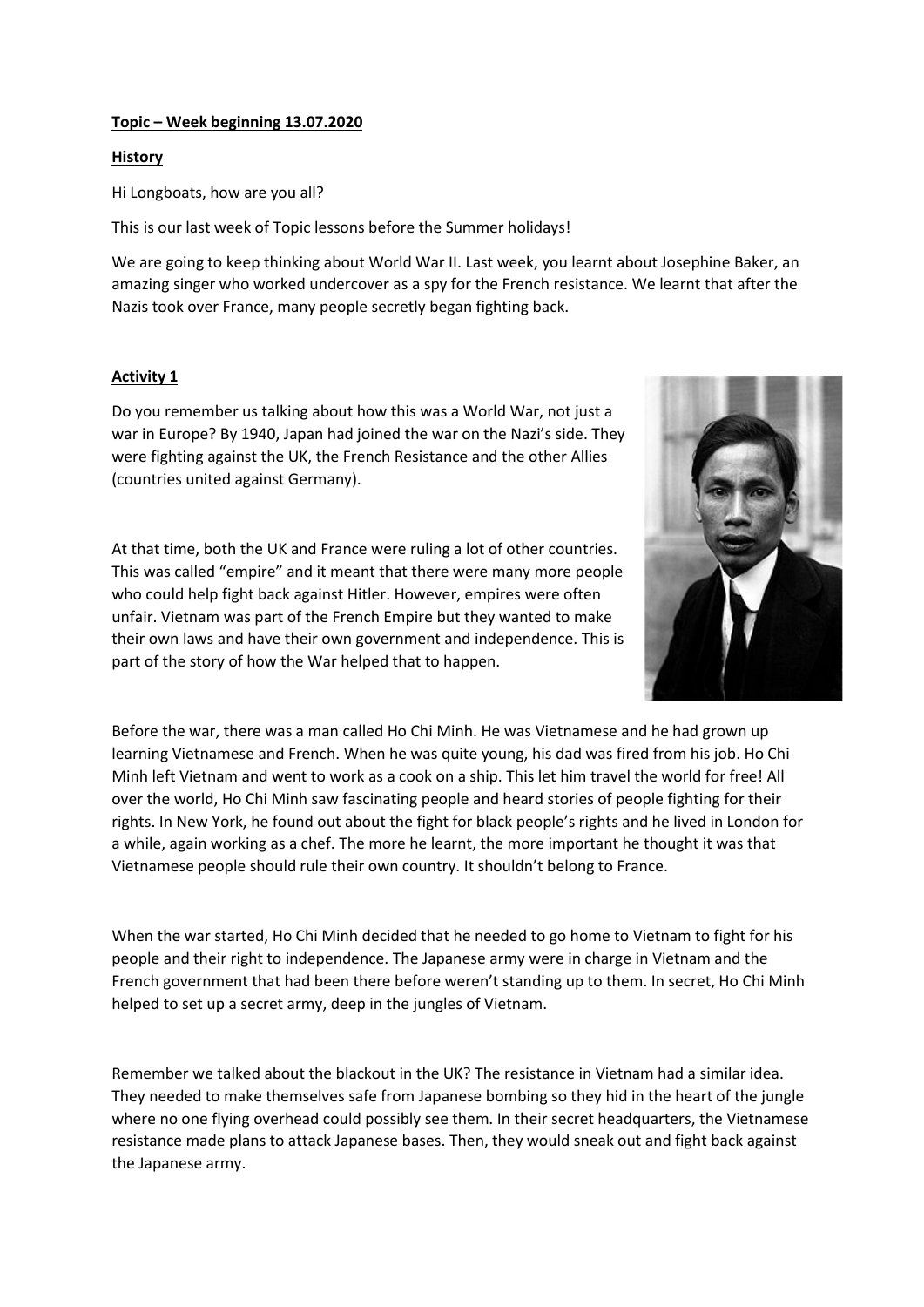The Japanese army had more men but they just couldn't catch the resistance fighters. In 1945, Japan finally surrendered and Ho Chi Minh declared that Vietnam would never be ruled by another country again.

Choose one of these activities:

| Design a secret base that     | When Ho Chi Minh and the other resistance fighters finally won,   |
|-------------------------------|-------------------------------------------------------------------|
| could be hidden in the middle | they wrote a speech which declared that Vietnam was free and      |
| of the jungle - how would you | independent.                                                      |
| camouflage it? How would      |                                                                   |
| you make sure it couldn't be  | Imagine you are part of the Vietnamese resistance, Ho Chi Minh    |
| seen by bombers? How would    | has asked you to help write a speech explaining and celebrating   |
| you make sure that your own   | Vietnamese independence. What would you write?                    |
| soldiers could find their way |                                                                   |
| there?                        | Remember, your speech should be <i>persuasive</i> – what language |
|                               | and ideas we learnt about in Literacy could help you write a      |
|                               | persuasive speech convincing people how important                 |
|                               | independence is?                                                  |
|                               |                                                                   |

## Activity 2

Meanwhile, in France the resistance were continuing to fight back in secret against the German occupation. Dr Johan Weidner lived near the border between France and Switzerland and loved to go hiking so he knew the mountains between the two countries very well. When the Nazis took over France, Johan knew that lots of Jewish people's lives were in danger. He decided to join the resistance and help.

Johan knew he could use his knowledge of the mountains to help people escape from France and the Netherlands into safer countries – Switzerland and Spain. He began to set up an underground railroad. This meant that he had trusted



resistance fighters all over the country who would hide a Jewish person or family for a little while and then send them on to the next house. Nobody knew where all the safe houses were but people knew where the next one was so they could send Jewish people somewhere safe to stay, always a little closer to the border with Switzerland or Spain. Bit by bit, the resistance helped Jewish people to make their way across France and out to safety.

*Imagine you are Johan Weidner. This is a map of France. Where do you think you would need safe houses for Jewish people to travel across the country? There can't be too many – this is very dangerous and you need to keep the secret as small and safe as possible.* 

*1. Choose 10 places where you think you would try to organise a safe house. You can either draw them onto this map or create your own secret resistance map.*

*2. Explain how you decided where the safe houses on the underground railroad should go*